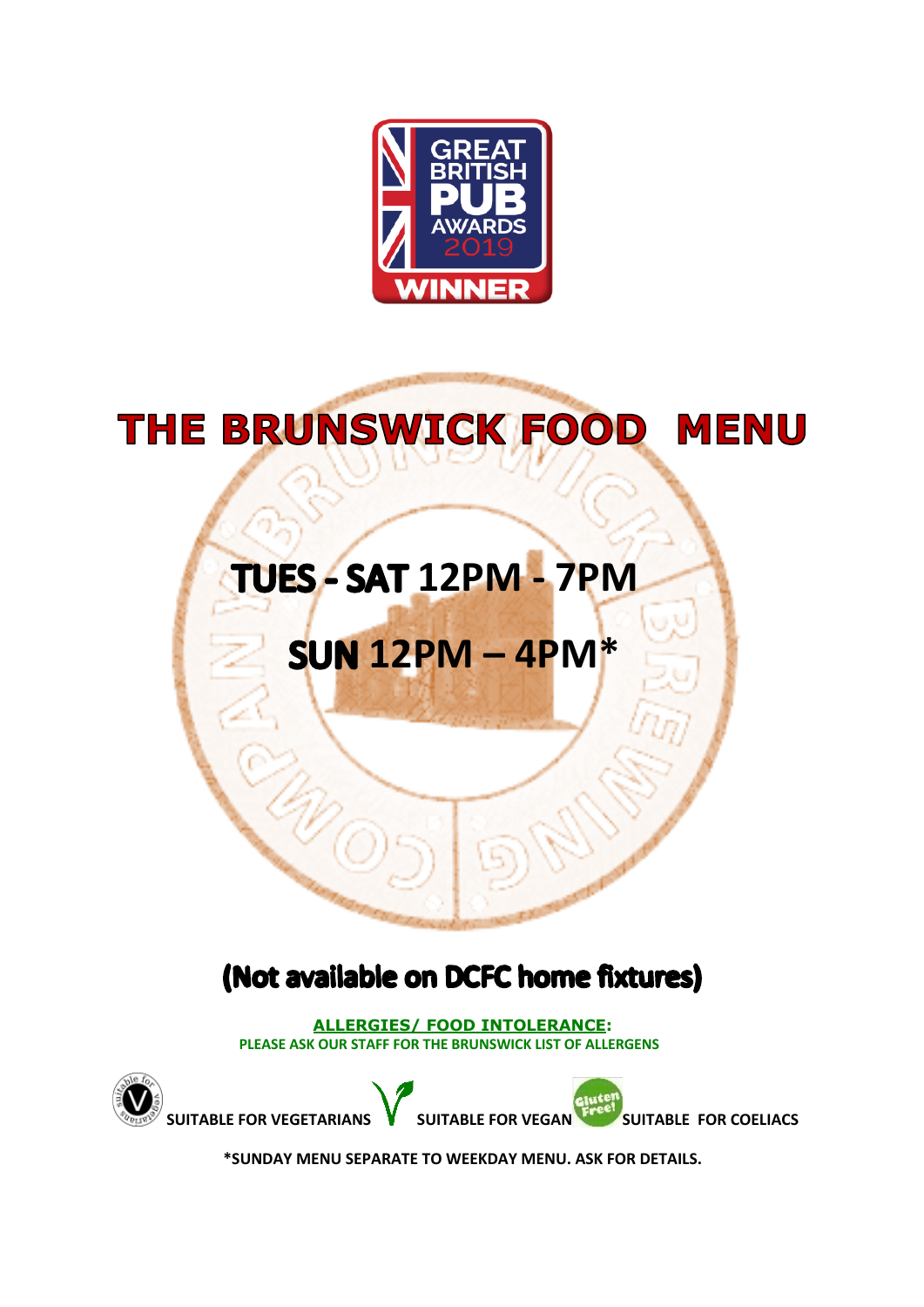## **CHIPS & CO**



Freshly cut potatoes and double cooked.

**Add some cheese, gravy jug, or katsu sauce for £1**

## **-CHIP BUTTY £3-50**



White bap from Jackson the bakers, filled with our chips and a butter portion.

For a gluten free option, please ask at the bar when ordering.

**Add some cheese for £1**

#### **-BEEF or VEG CHILLI, CHIPS AND CHEESE £5-25**

Our twice cooked chips topped with homemade chilli and grated mature cheddar.

#### **-POUTINES £5-25**

Our chips with your choice of topping **(Add another extra topping for £1)**:

#### **PLEASE ORDER BY LETTER**

- a) Bacon and mature cheddar
- b) Bacon and red Leicester
- c) Bacon and stilton
- d) Breaded chicken katsu
- e) Falafel katsu  $\bigvee$  (FOR GLUTEN FREE OPTION PLEASE ASK WHEN ORDERING)

## **SMALL NIBBLES**

Nice to share, ideal with a pint of Brunswick ale or a glass of your favourite tipple… **£3-50 each** or **3 nibbles for £9-45**

#### **PLEASE ORDER BY NUMBER**

- 1) Falafel with sweet chilli dip
- 2) Morrocan spicy cauliflower breaded bites with tomato chutney dip $\sqrt{\frac{4000}{n}}$
- 3) Battered onion rings with garlic mavo dip  $\sqrt{\ }$
- 4) Breaded prawns with garlic mayo dip
- 5) Whole tail scampi with tartare dip
- 6) Cod croquetas with garlic mayo dip
- 7) Buttermilk & rosemary breaded chicken fillets with katsu dip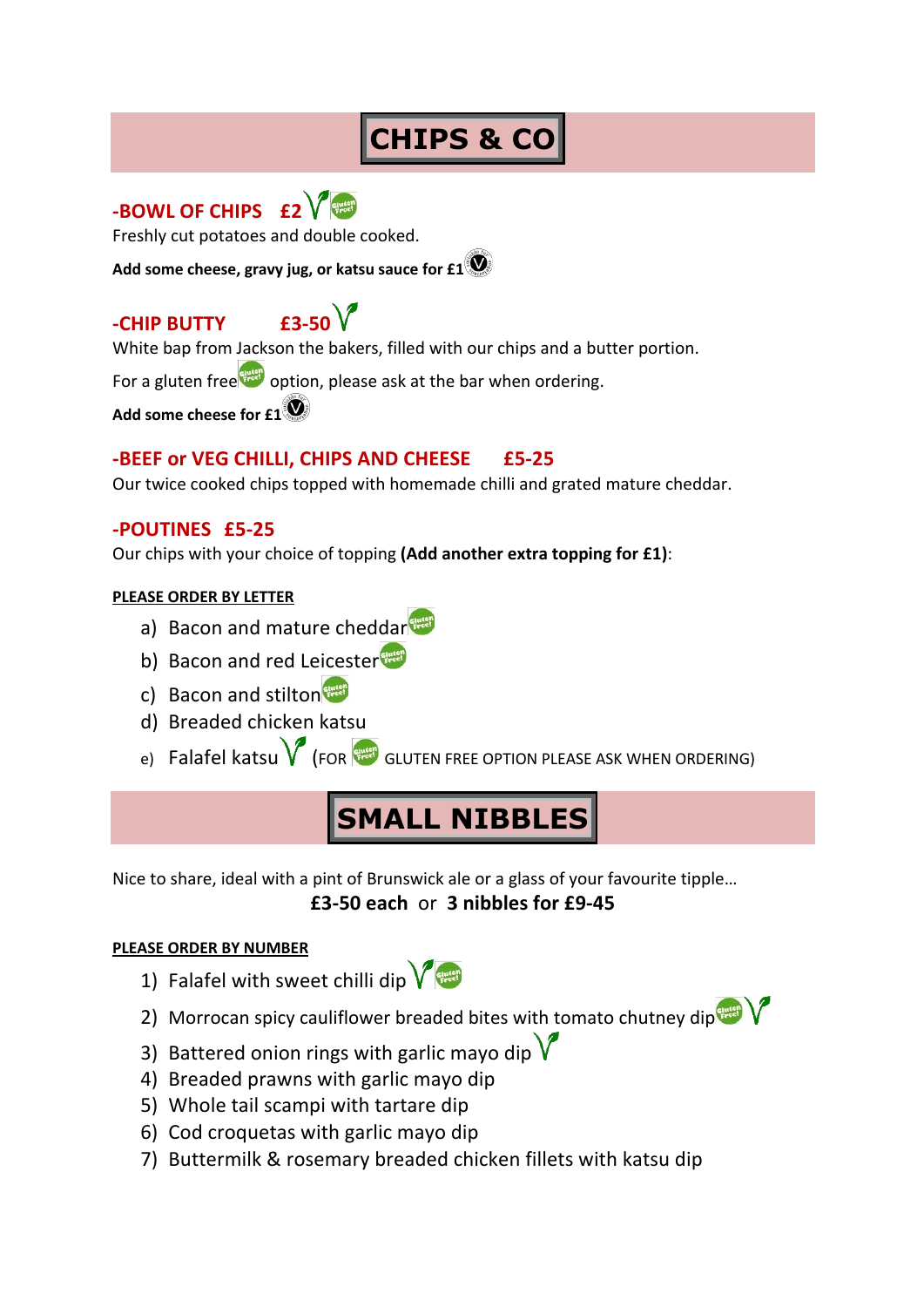## **BREAD & CO**

#### **-COBS ON DEMAND £2-95**

Freshly made to order with pickle or salad and a choice of filling:

Mature cheddar $\left( \boldsymbol{\Phi} \right)$  cheddar and onion  $\boldsymbol{\Phi}$  ham/ bacon

**Add an extra filling or a side of chips for £1. Gluten free option on demand.**

### **-MATURE CHEDDAR TOASTIE £3-50**

Thick sliced white bread toasted and filled with melted mature cheddar.

**Add another filling or a side of chips for £1 each:**

Ham/ bacon/ stilton/ tomato  $\bigcirc$  / onion  $\bigcirc$ 

#### **-DOUBLE DECKER CLUB SANDWICHES £5-75**

MIDLAND EXPRESS: red Leicester, pickle, bacon FAMOUS BRUNSWICK: B L T with breaded chicken **Add a side of chips for £1.**

## **PLOUGHMAN'S & MAIN DISHES**

#### **-PLOUGHMAN'S £7-95**

Served with a white bap, butter, side salad and pickle:

#### **TWO CHEESE PLOUGHMAN'S**

Mature cheddar and red Leicester (swap any cheese for stilton instead).

#### **HAM AND CHEDDAR**

Wiltshire slice of ham with mature cheddar (swap the cheddar for red Leicester or stilton instead).

**Gluten free** option available on demand.

#### **ADD ANY EXTRA PORTION OF HAM OR CHEESE FOR £1.**

### **- BEEF OR VEG CHILLI £8-95**



Medium hot, cooked at The Brunswick, served with basmati rice, side salad and side cheddar.

Want it hotter? Need a **vegan** option  $V$ ? Then please ask at the bar when ordering. **Add some chips for £1.**

#### **-STEAK & ALE CASSEROLE £8-95**

Home cooked with English beef, presented in a small pot, served with vegetables and double cooked chips.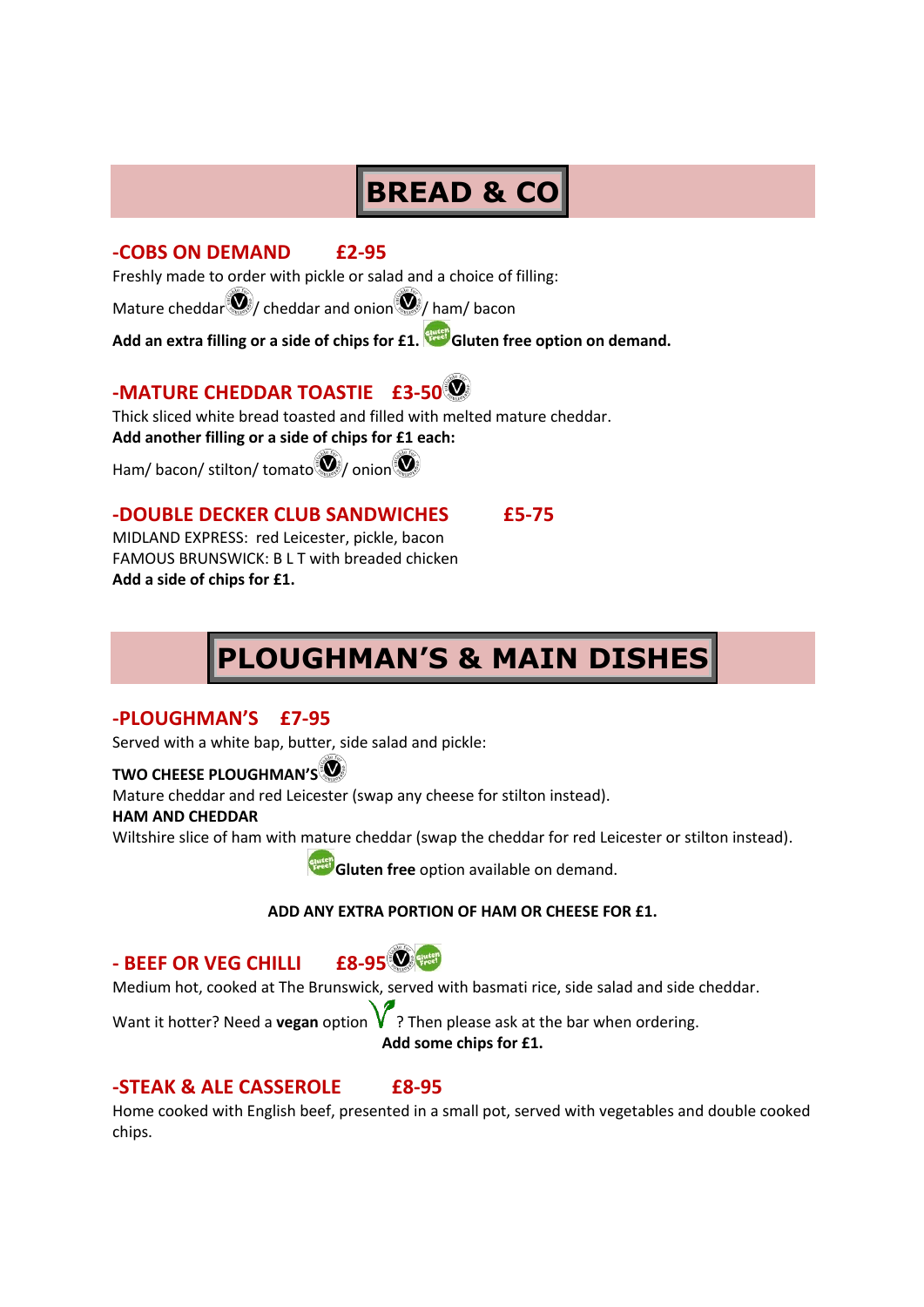#### **-SHEPHERD'S PIE £8-95**

Cooked with English lamb at The Brunswick with a hint of rosemary and mint, topped with our mash and mature cheddar, served with vegetables and lamb gravy.

GLUTEN FREE OPTION AVAILABLE.

### **-GAMMON STEAK £9-45**

10oz horseshoe steak served with buttered garden peas, fried free-range egg and double cooked chips.

### **-DOUBLE EGG AND CHIPS 7-95**



Two fried free range eggs, buttered garden peas, double cooked chips and a white bap and butter. **Add a slice of Wiltshire ham for £1.**

#### **-BEEF CHEESEBURGER £9-45**

Our Derbyshire butcher's burger made from English beef, served in a honey-glazed white bap with melted mature cheddar, onion rings and a side of double cooked chips (swap the cheddar for red Leicester or stilton instead).

**Add bacon for £1.**

### **-VEGGIE BURGER £9-45**

Vegan burger served in a honey-glazed white bap, served with side chips, onion rings and a choice of

mature cheddar Or salad (suitable for **vegan**) . (Swap cheddar for red Leicester or stilton instead)

For a **gluten free** option please ask at the bar when ordering.

## **-GOAN STYLE CURRY £8-95**

Medium hot, home cooked vegan and gluten free curry, served with basmati rice, side salad and mango chutney. **Contains nuts.**

### **-LENTIL & SWEET POTATO BAKE 18-95**

This home cooked vegetarian dish is topped with sweet potato mash and mature cheddar, served with a side salad.  $V$  vegan option on demand (vegan option **contains nuts**).

#### **-SCOTTISH WHOLE TAIL SCAMPI £8-95**

Served with buttered garden peas, double cooked chips and tartare sauce.

### **-BRUNNY SEAFOOD PIE £9-45**



Home cooked with mixed seafood, cod, Scottish smoked mackerel and salmon fillet, topped with mash and mature cheddar, served with mixed side salad. **May contain fish bones.**